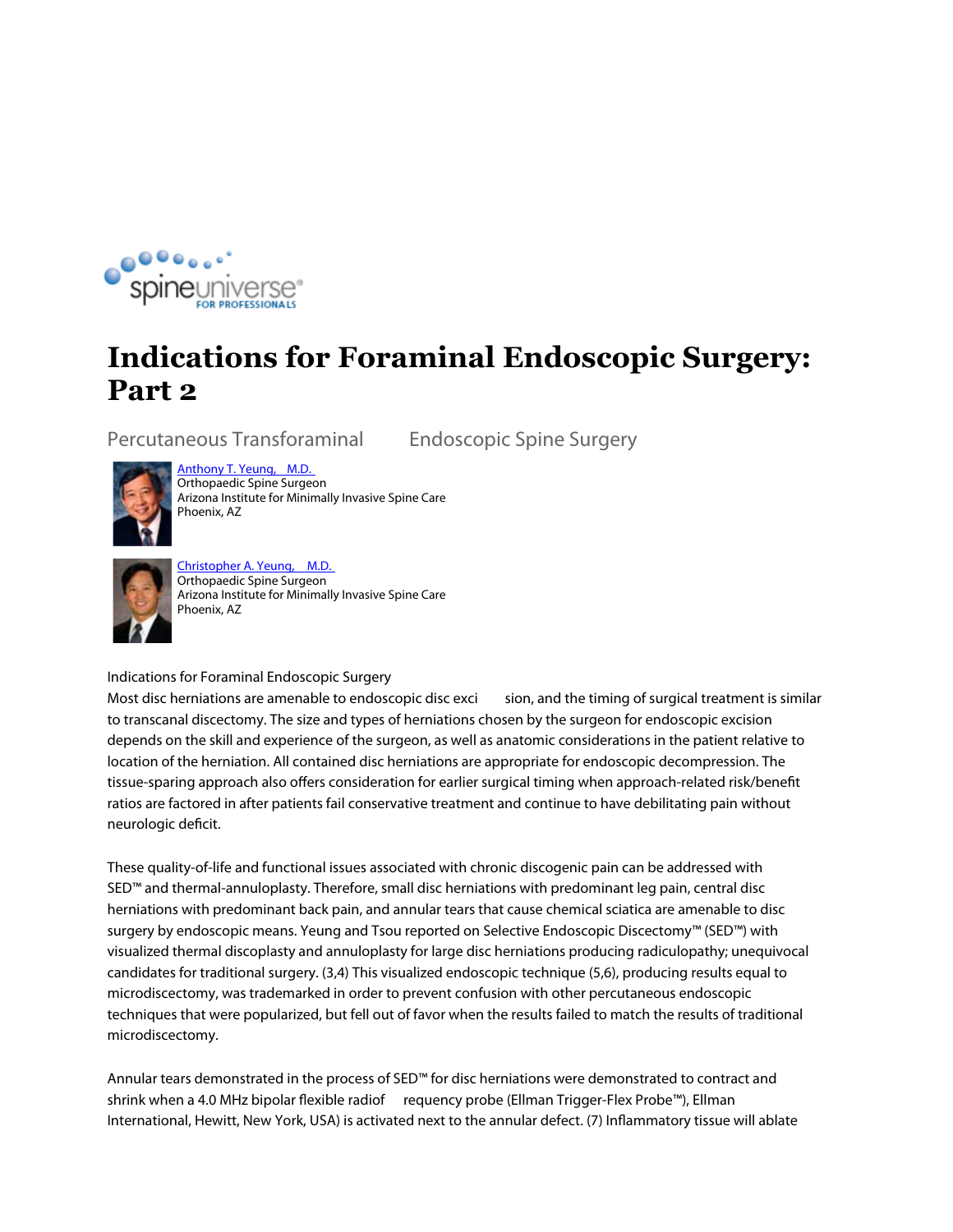and disc tissue will contract on contact. This endoscopic method of treating discogenic back pain from annular tears has shown promising results in relieving chronic lumbar discogenic pain (Figures 6a, 6b).



**Figure 6a.** Ellman Trigger-Flex Probe™ performing thermal discoplasty/annuloplasty. 4.0 MHz frequency shrinks the annulus and ablates inflammatory tissue effectively.



**Figure 6b.** Illustration of the annuloplasty technique with the Ellman Trigger-Flex Probe™. The annular tear is infiltrated with inflammatory tissue and granulation tissue. The radio-frequency probe is directed to the annular tear under endoscopic visualization to ablate the granulation tissue and shrink the collagen fibers at the tear. (Illustration by David Azarello and Christopher Yeung)

Selective Endoscopic Discectomy™ with thermal annuloplasty is differentiated from IDET because SED™ is a visualized and targeted surgical procedure. (8) A minimal discectomy is done to decompress the intradiscal pressure and more importantly, remove any interpositional nuclear material within the annular fibers that may be preventing the tear from healing. SED™ also utilizes continuous cool irrigation, which flushes out the neurotoxic chemicals within the disc and removes any by-products of thermal modulation.

One ideal indication for Selective Endoscopic Discectomy™ and disc debridement is discitis. (9) This condition can occur as a postoperative infection or as a disc infection from hematogenous inoculation of microorganisms. Severe back pain and spasm is the usual presenting symptom. Current methods rely on needle aspiration followed by prolonged antibiotic treatment. Needle aspirations are not as reliable as disc debridement with tissue sampling, and are often negative in the presence of bacterial discitis. Surgeons are hesitant to perform open debridement because of the morbidity of the open approach, creation of dead space and devascularized tissue, and concern of spreading the infection in the spinal canal. Endoscopic excisional biopsy and debridement through the posterolateral portal has provided almost immediate pain relief and a much more reliable tissue sample for laboratory analysis and culture (Figure 7). As only tissue dilation is used, no dead space is created that would allow the infection to spread. This minimally invasive technique, under local anesthesia, also decreases the morbidity of a general anesthetic.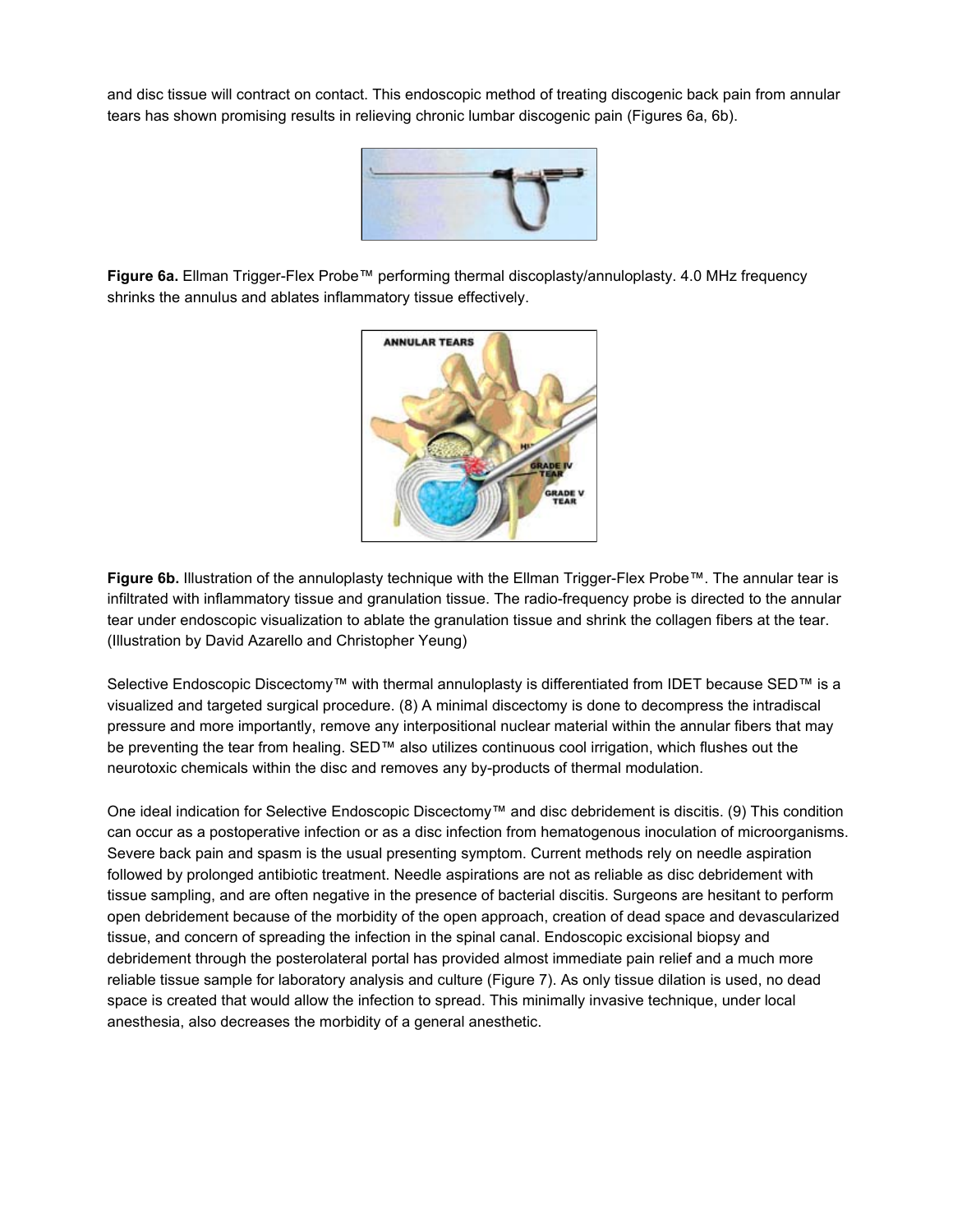

**Figure 7.** Endoscopic view of sterile discitis. Most discitis following Selective Endoscopic Discectomy™ is not suppurative or bacterial. Inflammatory cells are identified in the tissue specimen, but cultures are usually negative. Occasional positive cultures have only produced alpha strep, a normal skin contaminant sensitive to a wide spectrum of anti-biotics. Back pain is relieved immediately after debridement.

Perhaps the ideal pathologic lesions for Selective Endoscopic Discectomy™ are the lateral (foraminal) and far lateral (extraforaminal) disc herniations. Although a skilled spine surgeon can access the lateral zone of the disc with a paramedian incision, the posterior approach used by most traditional surgeons requires removal of a significant portion of the facet to reach the herniation, and/or manipulation of the sensitive exiting nerve root and dorsal root ganglion through the paramedian approach. Accessing the extraforaminal zone with the endoscope is easier. The exiting nerve is visualized and protected routinely, and the cannula approaches the herniation site directly.

For the skilled spinal endoscopist, diagnostic endoscopy can be used to augment or confirm traditional imaging studies. Yeung has used evocative chromo-discography and spinal endoscopy for diagnostic purposes; i.e., to inspect a spinal nerve suspected to be irritated by orthopedic hardware, and to inspect annular tears. Most tears that do not heal are too extensive to heal or are caused by interpositional disc tissue keeping the tear open. Removing the disc tissue adjacent to the tear enhances annular healing. (10)

Endoscopic removal of disc herniation is only limited by the accessibility of endoscopic instruments to the herniation site. Whereas many consider only contained disc herniations as an indication for endoscopic disc decompression, experienced and skilled surgeons have demonstrated the ability to extract protruded, extruded, and sequestered fragments. Even mild lateral recess and foraminal spinal stenosis in selected patients respond to foraminoplasty by endoscopic techniques. (11,12) The technique of decompressing the traversing and exiting nerves is accomplished by resecting the ventral surface of the superior articular process (superior facet of the inferior vertebra). In lateral recess stenosis, a simple ablation of the facet capsule and attachment of the ligamentum flavum by resecting the tip of the superior articular process will decompress the exiting nerve. Decompression is confirmed by visualization of perineural fat and pulsation of the epidural fat around the nerve. Resection of the bulging dorsal annulus will decompress the traversing nerve in central stenosis (Figure 8). The disc space is usually already collapsed, so no significant instability is created.